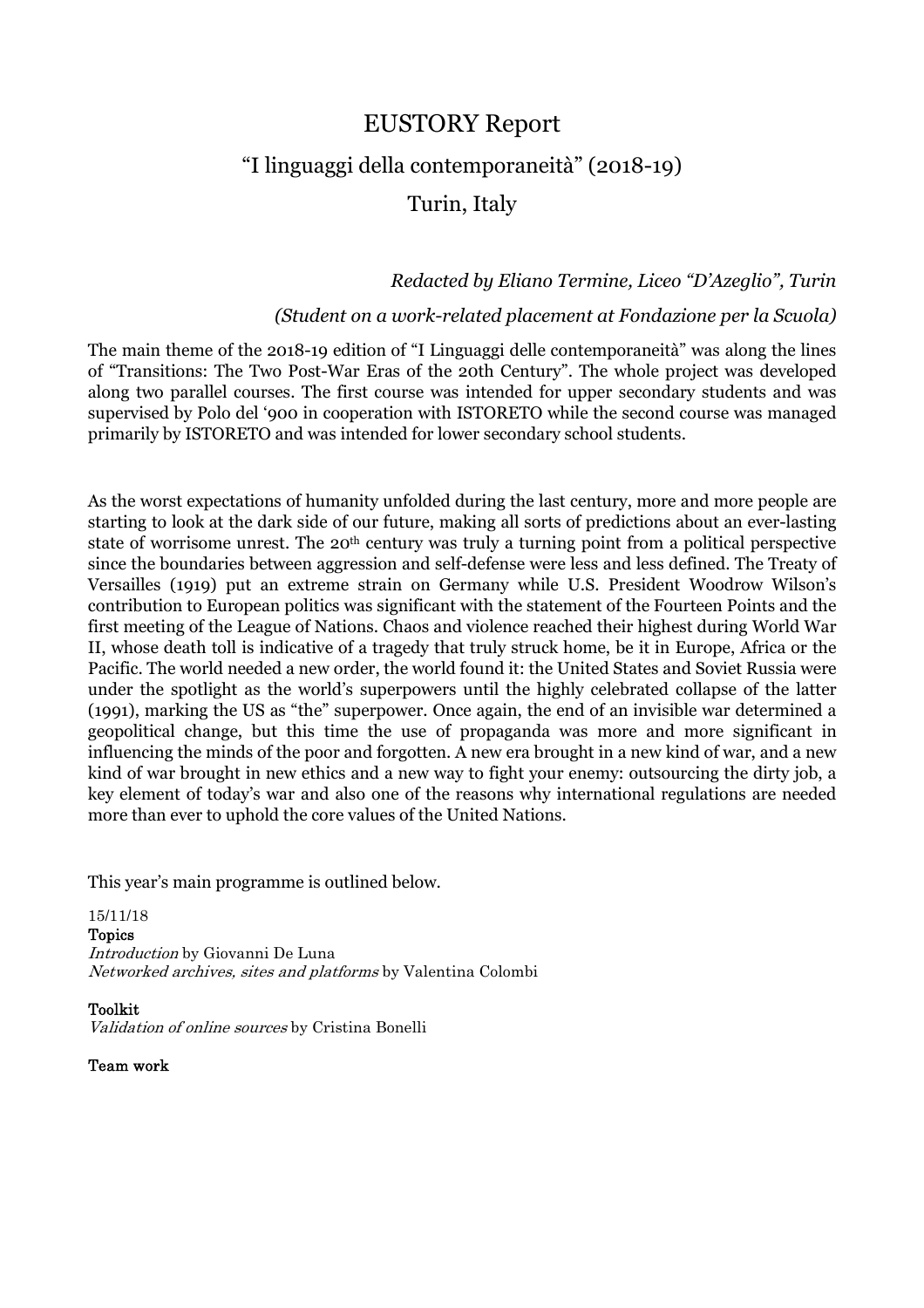#### 11/12/18 Topics '19-'22/'46-'48. Continuity and discontinuity by Enrico Manera Graphic resources (pictures, movie clips) by Giorgio Olmoti

### Toolkit

Content curation and digital publishing in collaborative environments by Patrizia Vayola

#### Team work

## 14/2/19

Toolkit

Strategies and tools for digital storytelling by Patrizia Vayola and Adriana Toppazzini

### Team work

4/4/19 Team work

15/5/19 Final deadline

31/5/19

### Review of published works (Polo del '900)

While 25 teachers were initially available to assist students, only 7 of them completed the course. 105 students took part in the project and 4 final works were submitted (2 by lower secondary school students and 2 by upper secondary school students).